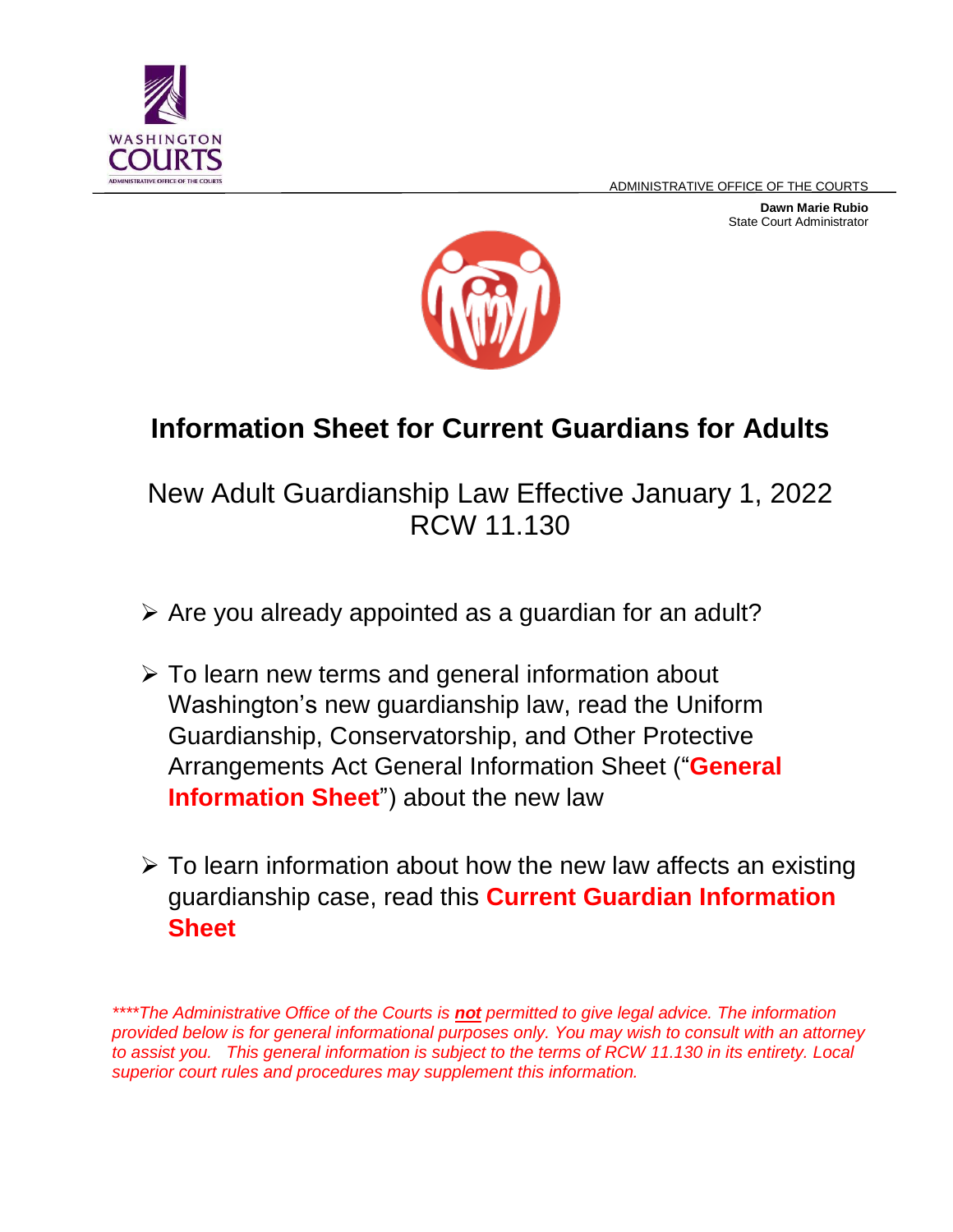#### $\triangleright$  Does the new guardianship law apply to guardianships started under the old law?

Yes. Starting January 1, 2022, the new guardianship law applies no matter how long ago a guardianship was started.

### Will my letters of guardianship still be good on January 1, 2022?

Yes. Letters of guardianship will still be valid on January 1, 2022. You aren't required by the law to do anything right away to change your letters of guardianship.

 $\triangleright$  Will my letters of guardianship have to change at some point?

Yes. Guardians of the person will still be called guardians and will get new letters of guardianship. Guardians of the estate will be called conservators and will have to get letters of conservatorship. If you are appointed as both, you will get combined letters of guardianship and conservatorship.

 $\triangleright$  What if a financial institution or other party won't accept my letters of guardianship of the estate because they expect letters of conservatorship?

You may want to ask the court to issue you letters of conservatorship. This is not automatic, however. See below regarding what steps you may have to take.

 $\triangleright$  When will my letters of quardianship get changed?

New letters of guardianship and conservatorship can be requested from the court starting in January of 2022. *Important! New letters will only be issued once you have met the requirements of your local superior court*. Your county may have you complete its requirements at the time of your next reporting period as guardian. Some counties superior courts may require you to complete their requirements sooner. You will have to follow the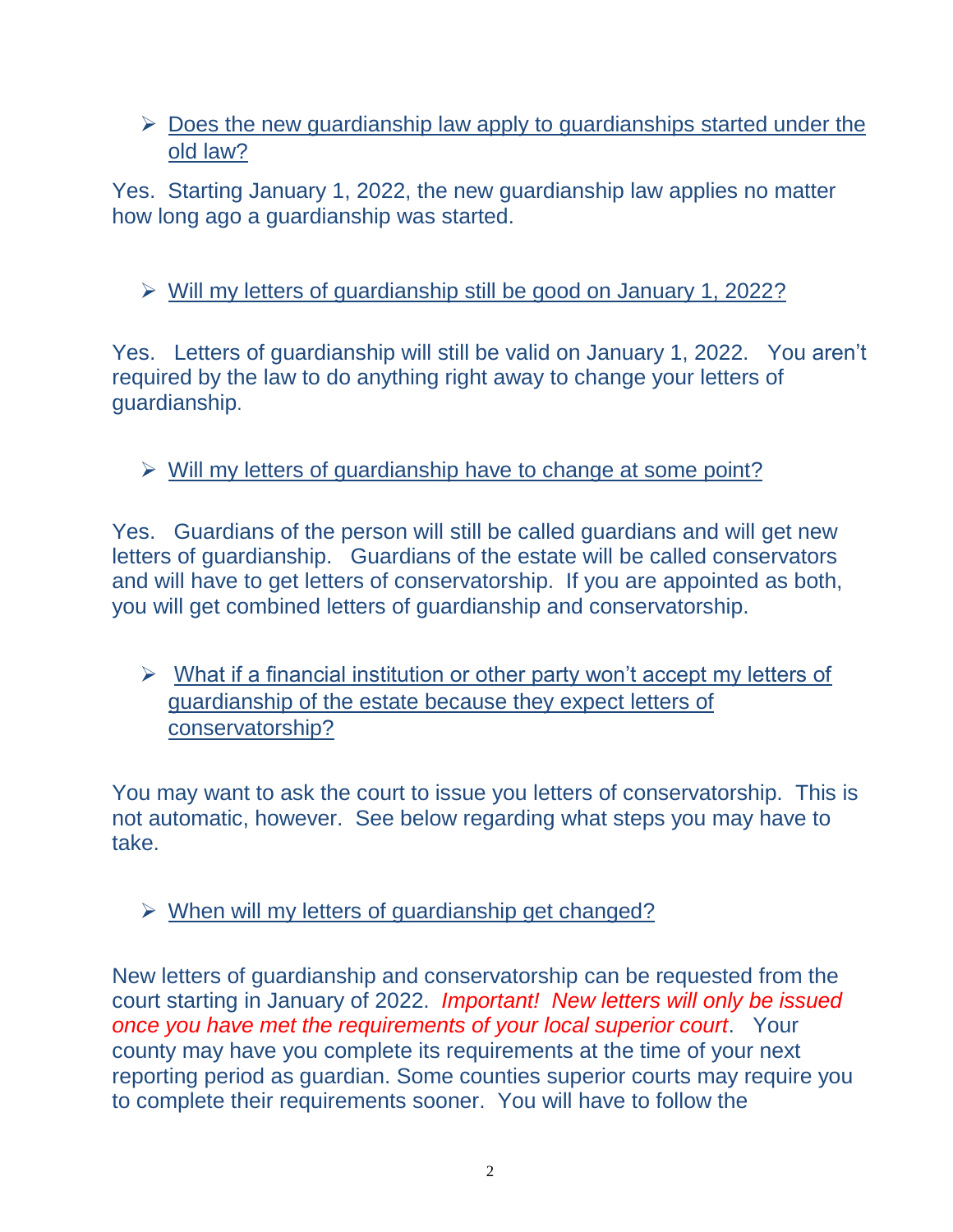requirements and procedures of the local superior court. If you plan to request new letters of guardianship or conservatorship before the next reporting period, there may be additional steps required. This may include, for example, filing a motion or a petition, scheduling a hearing, and giving notice to the individual and other parties interested in the guardianship.

The link to Washington's Superior Court websites is:

[https://www.courts.wa.gov/court\\_dir/?fa=court\\_dir.county](https://www.courts.wa.gov/court_dir/?fa=court_dir.county)

The new guardianship law state model forms will be available on January 1, 2022. The link to the state model forms is:

<https://www.courts.wa.gov/forms/?fa=forms.home&dis=y>

 $\triangleright$  Does a guardian or conservator have to consider whether a protective arrangement or a supported decision making agreement might meet the needs of an individual?

Yes. Protective arrangements and supported decision making agreements are new. Protective arrangements are court ordered arrangements that appoint someone to complete specific tasks or make specific decisions for the individual, without setting up a guardianship or conservatorship. Supported decision making agreements are written agreements that adults with disabilities can enter into with a supporter. The supporter assists the individual in making and communicating decisions, but does not have authority to make decisions. Read the General Information Sheet on the new law to learn more about protective arrangements and supported decision making agreements.

Even if a guardianship is already set up, if an individual is able to have a protective arrangement or enter into a supported decision making agreement instead, you should ask the court to change or end the guardianship. Whether these alternatives can meet the individual's needs is going to depend on the abilities and circumstances of the individual.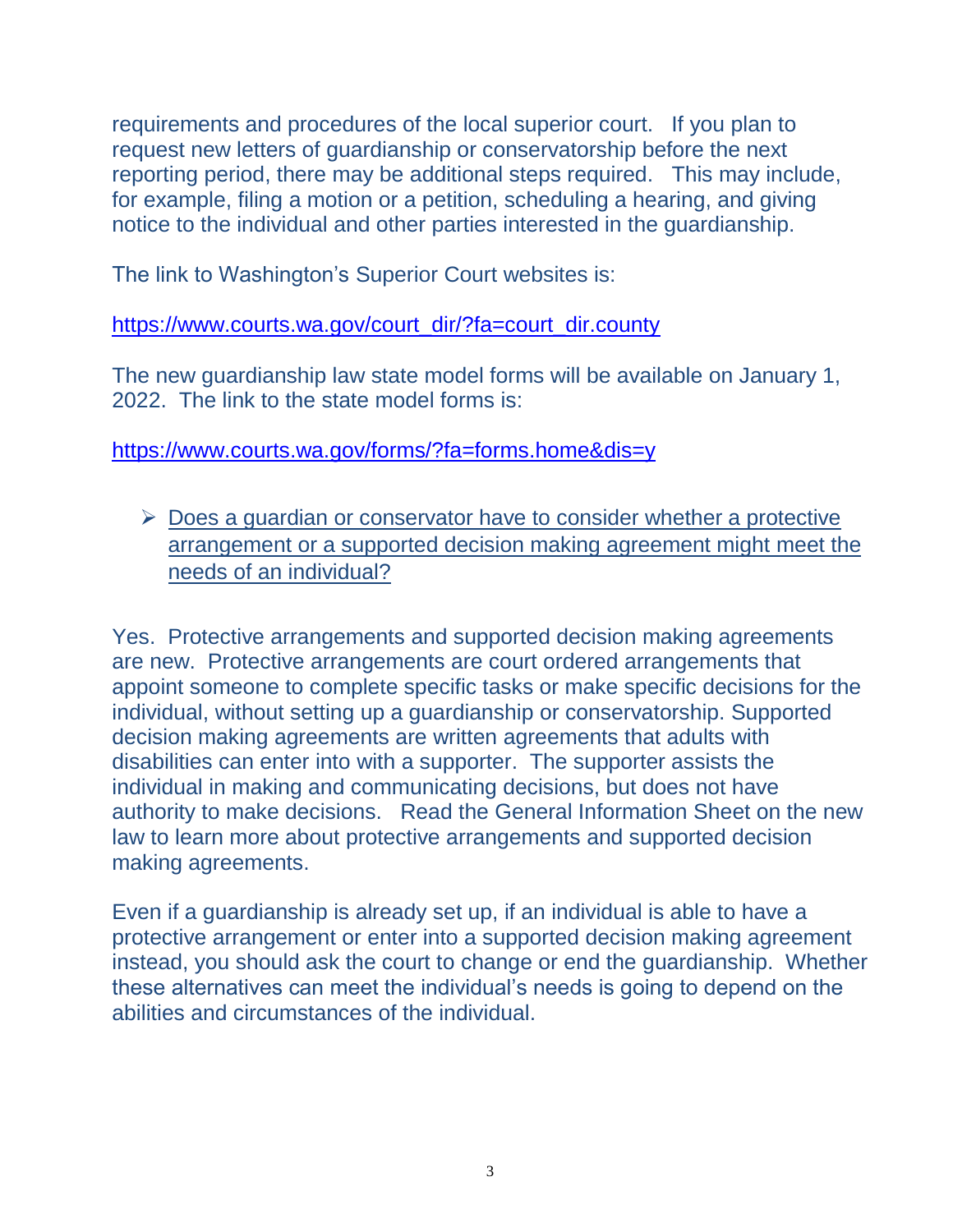#### $\triangleright$  Does the new law have different rules for guardians and conservators that current guardians have to follow?

Yes, starting on January 1, 2022, the rules of the new law apply. The new rules include many areas, for example:

How to make decisions about care of the individual and managing an individual's finances.

When the court must be asked for approval regarding a change in residence, financial and property decisions, etc.

When notice has to be given for certain events and court filings. The new law requires that notice be given to the individual, the court, and other parties interested in the guardianship and conservatorship at specific times and in specific ways.

The steps guardians and conservators must take if they give someone else the ability to make certain decisions for the individual

 $\triangleright$  How can I learn more about the new quardianship law?

There are several steps you can take to learn more about the new guardianship law and understand your responsibilities:

Take the new Lay Guardian and Conservator training when it becomes available (no later than January 1, 2022). (Lay guardian/conservator is the name for non-professional guardians and conservators.) The training will be at this link:

<https://www.courts.wa.gov/guardianportal/>

Read the General Information Sheet about the new guardianship law